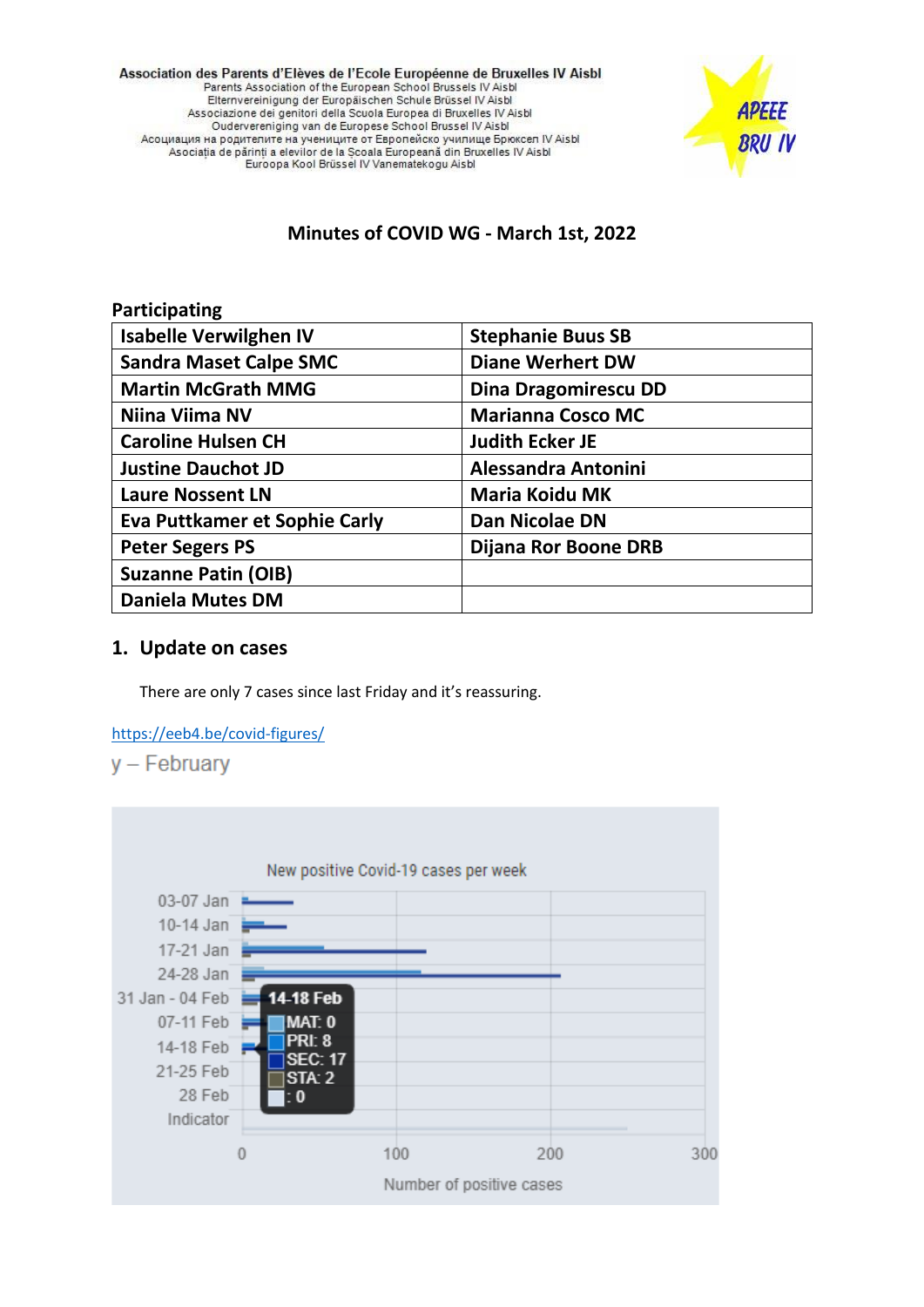# **2. According to Circulaire 8458 of the FWB, the infirmary was supposed to resume tracing in Secondary as of 03/02/2022.**

But two cases in RO Section (L1 &L2) were not reported on the week of the 14th of February, right before the Carnaval holidays.

Tracing had to be stopped by the FWB and then resumed a couple of days later with a new circulaire.

Eva Puttkamer explains that no case was reported via the new form (please see below). If parents do not use the form, the tracing cannot be done.

Maria Koidu is asking if notifications are only sent for Secondary. Isabelle Verwilghen confirms this that no tracing is being done for Primary.

A new circulaire will probably be coming after the Belgian Carnaval holidays.

### **3. Future of this Task Force**

There was a discussion among EEBIV directors concerning the future of this Task Force. This meeting is the last one for the time being.

The directors feel that COVID is no longer such a big issue and they would like to focus on schoolrelated activities.

Isabelle Verwilghen would like to keep a monthly meeting with Stephanie Buus on all problems with the school, and COVID-related issues as well.

But meetings could resume at a later date if needed be.

#### **4. AOB**

• Dina Dragomirescu is asking if the school could post the regularly updated list of absent teachers on SMS, so that students can come to school later when it concerns the first periods and don't spend so much time in chill outs. For those who have the possibility, they could also be picked up during the day when several teachers are absent on a row or leave earlier.

Also would it be possible, with parents taking over responsibility by signature, to let the students spend these free hours outside in the yard and not packed all together in the chill out room?

Isabelle Verwilghen is stating that all teachers' absences are related to COVID this week.

Some teachers are not able to tell the school how long they will be absent. It's impossible for the school to inform the parents beforehand.

One channel of communication is important and those are the screens in the secondary buildings.

Some teachers have a medical certificate and feel better after two days and decide to come back.

This will create issues for the school to keep track of which teacher is coming back to work and informing the parents etc.

Also, human errors do exist and it might lead to a student missing a class because the school "forgot" to warn the parents that the teacher is back.